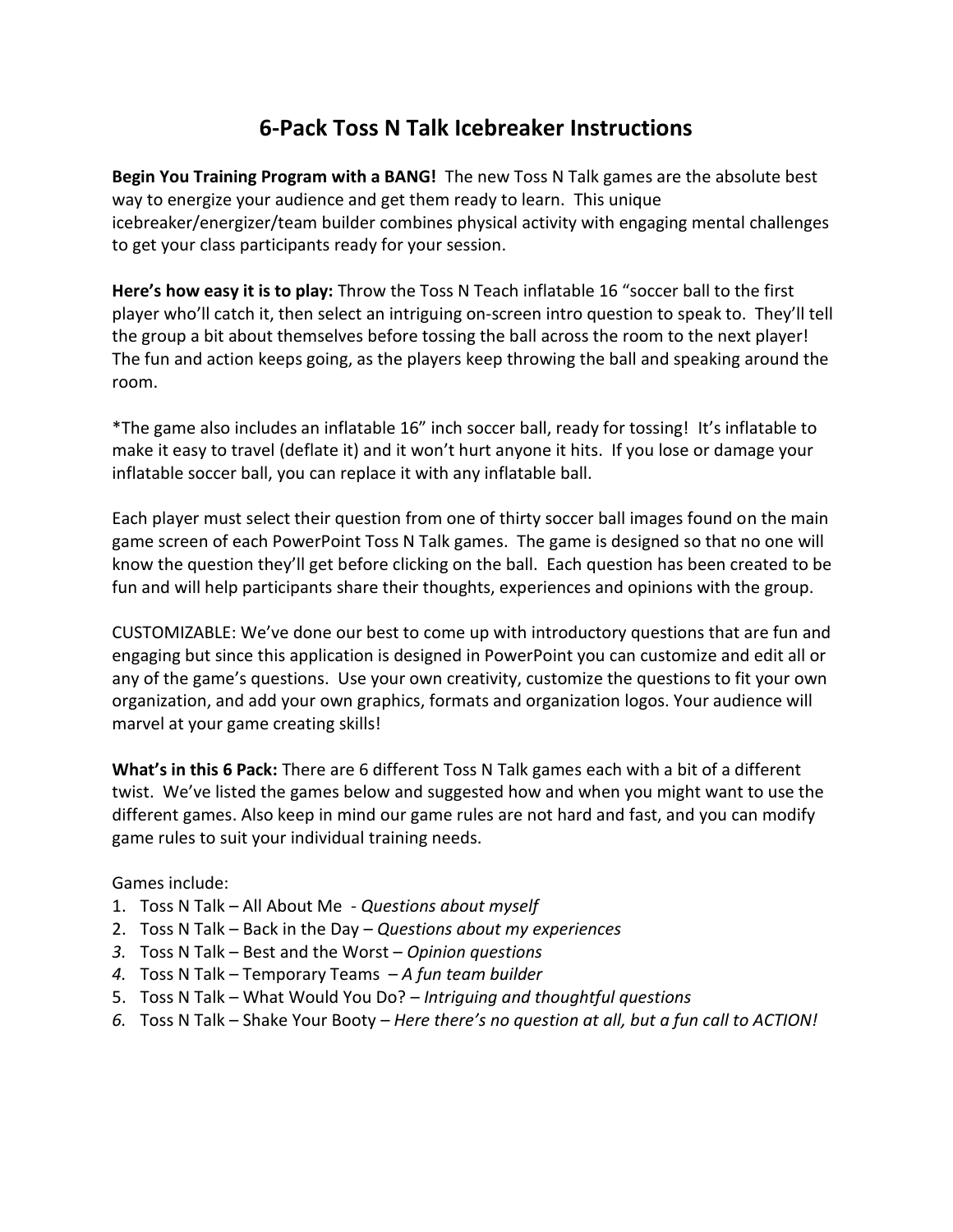**Create a multitude of games from this 6 pack:** When you edit the questions, don't worry that you'll lose our original questions because you'll simply use the SAVE AS command to create your new game file, while retaining the original game. Create as many different games as you want to fit every training presentation and program!

## **Individual Game suggested uses:**

**Toss N Talk – All About Me:** This game works great to introduce class members to one another and allow each to tell a bit about themselves before the class begins. Depending upon how well participants know one another prior to the game beginning, you can of course, ask them to introduce themselves with information like name, current position, etc. A typical game question that a participant might be asked to speak to is "The one thing I like about my hometown". Participants, when the ball is thrown to them, select their question by clicking on one of thirty soccer balls on the main game board. After they respond to the question, they toss the ball to another classmate. The act of tossing the ball to another is in itself a form of connecting and communicating with another. You might want to have the class stand for intros, and sit down once they have answered their question.

**Toss N Talk – Back in the Day:** This game is again primarily used for class intros however; it could also be used as an energizer, when class members need a bit of physical activity to revitalize. As we all know folks begin to drift off after listening for extended periods of time. You'll actually enhance retention by allowing the class to get up from their seats to play the game. The "Back in the Day" game affords class members an opportunity to talk about past experience. A typical question might be "The craziest job you ever had growing up".

**Toss N Talk – Best and the Worst:** This game asks participants for their Best of and Worst of opinions about a variety of topics (Best Vacation, Worst Fast Food Restaurant). This game is fun and tends to move a bit quicker than the other games. It might be ideal for introductions or as an energizer when time is tight.

**Toss N Talk – Temporary Teams** - The Temporary Team game is a teambuilding activity and thus is played somewhat differently than the other games. Here, when the ball is tossed to another, that person becomes your temporary teammate for one question or activity. To choose the second member, you can have the first member or host, select the second member OR toss the ball again to determine who the second member will be. As an alternative, the second member could be the original teammate from the previous question. A typical question might be "Tell a short story allowing your teammate to finish each sentence you start." This is a fun game and challenges the 2 person teams to work together.

**Toss N Talk – What Would You Do:** This is a thought provoking game and challenges the class members to think on their feet with questions like, 'If you could change any product in the World what would it be and why?" It is a great energizing exercise because it asks people to think hard but also because it is powerfully engaging.